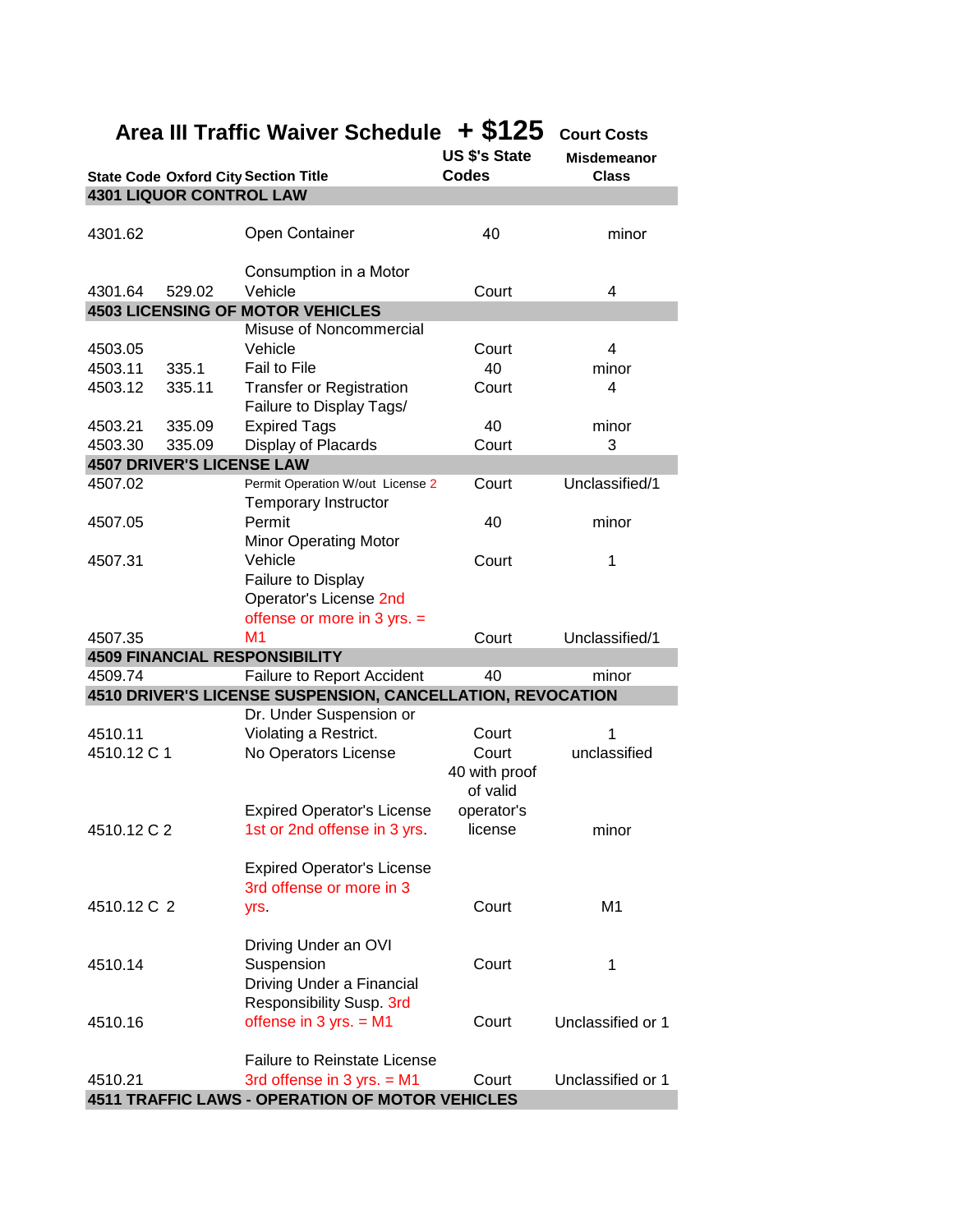| 4511.03           | 331.20 | *Emergency Vehicles<br><b>Proceed With Caution</b>                                                                                           | 40    | minor                            |
|-------------------|--------|----------------------------------------------------------------------------------------------------------------------------------------------|-------|----------------------------------|
|                   |        | *Obeying Traffic Control                                                                                                                     |       |                                  |
| 4511.12           | 313.01 | Devices                                                                                                                                      | 40    | minor                            |
| 4511.15           | 313.06 | *Flashing Traffic Signals                                                                                                                    | 40    | minor                            |
|                   |        | *Unauthorized Signs &                                                                                                                        |       |                                  |
| 4511.16           | 313.07 | Signals<br><b>Tampering With Traffic</b>                                                                                                     | 40    | minor                            |
| 4511.17(A)(1)(3)  |        | <b>Control Device or Manhole</b><br>Cover<br><b>Tampering With Traffic</b><br><b>Control Device or Manhole</b><br>Cover which creates a risk | Court | 3                                |
| 4511.17(A)(1)(3)  |        | of physical harm                                                                                                                             | Court | M <sub>1</sub> or F <sub>5</sub> |
| 4511.17(A) (2)    |        | *Driving Upon Freshly<br><b>Applied Pavement Marking</b><br>Operating a vehicle while<br>Under the Influence of                              | 40    | minor                            |
| 4511.19           | 333.01 | Alcohol or Drugs (OVI)                                                                                                                       | Court | 1                                |
| 4511.19           | 333.01 | OVI 2nd Offense in 6 years                                                                                                                   | Court | 1                                |
| 4511.19           | 333.01 | OVI 3rd Offense in 6 years                                                                                                                   | Court | 1                                |
| 4511.19           | 333.01 | OVI 4th Offense in 6 years                                                                                                                   | Court | 4th degree felony                |
| 4511.19 (B)       |        | OVI Underage, 18-20 years<br>Physical control while under                                                                                    | Court | M3/M4                            |
| 4511.19.4         |        | the influence                                                                                                                                | Court | 1                                |
| 4511.20           | 333.02 | *Reckless Operation<br><b>Operating Without</b>                                                                                              | 40    | minor                            |
| 4511.20.2         |        | Reasonable Control                                                                                                                           | 40    | minor                            |
| 4511.20.3         |        | <b>Wrongful Entrustment</b>                                                                                                                  | Court | Unclassified or 1                |
| 4511.20.4 (A)     |        | Driving while Texting<br>**Speeding in a 50, 55, 60                                                                                          | 40    | minor                            |
| 4511.21           | 333.03 | or 65 mph zone<br>Speeding 36 mph or more<br>in a school zone or in a                                                                        | 40    | minor                            |
| 4511.21           | 333.03 | business district of a<br>municipal corporation<br>Speeding 51 mph or more<br>in other than a business                                       | Court | 4                                |
| 4511.21           | 333.03 | district or municipal<br>corporation<br>* Assured Cleared<br>Distance/ proof of                                                              | Court | 4                                |
| 4511.21(A) 333.03 |        | insurance                                                                                                                                    | 40    | minor                            |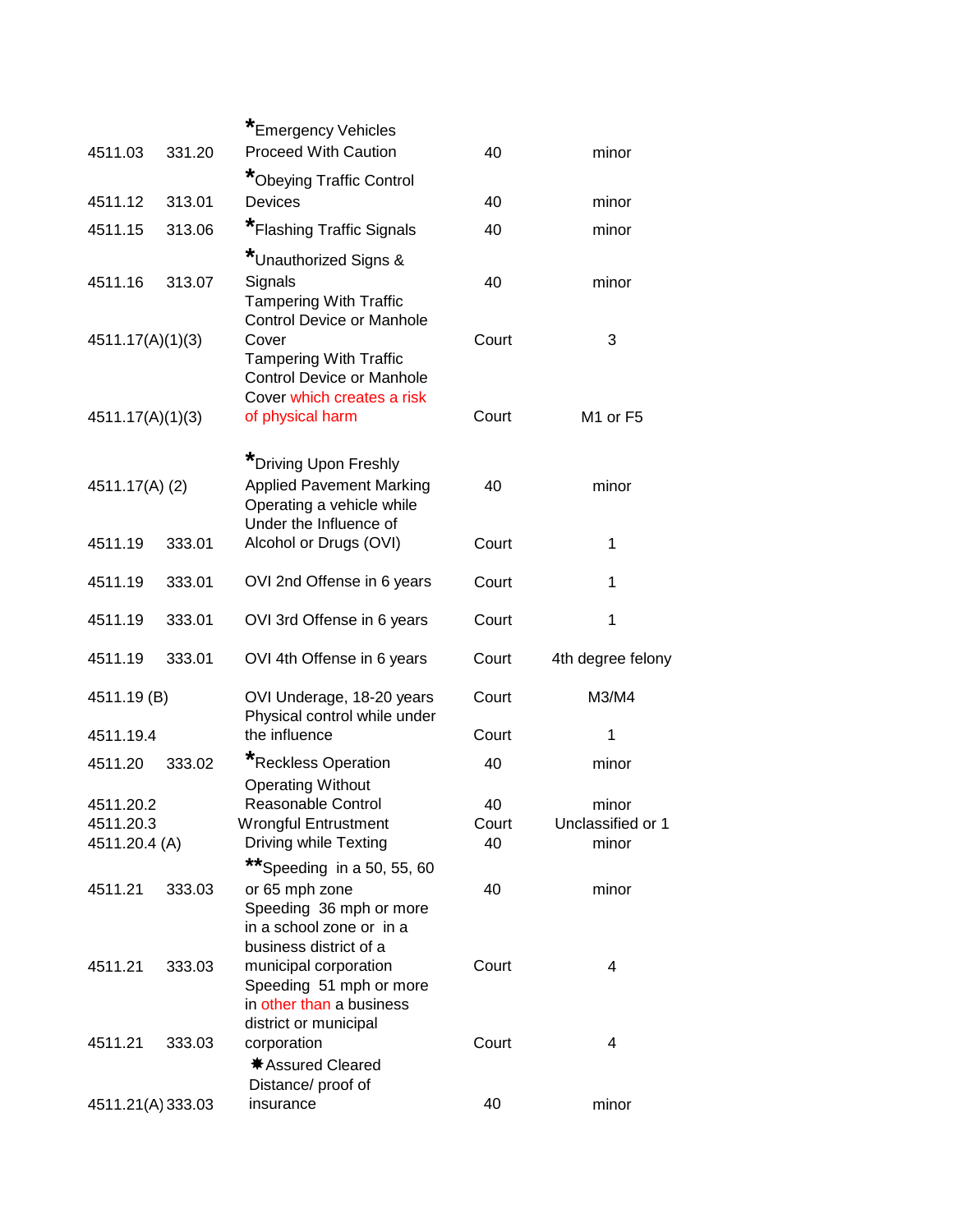| 4511.22   | 333.04               | <b><math>*</math> Slow Speed</b>                         | 40    | minor    |
|-----------|----------------------|----------------------------------------------------------|-------|----------|
| 4511.25   | 333.01               | *Lanes of Travel                                         | 40    | minor    |
| 4511.25.1 | 333.07               | Drag Racing                                              | Court | 1        |
|           |                      | <b><math>*</math></b> Vehicles Traveling in              |       |          |
| 4511.26   | 331.02               | <b>Opposite Directions</b>                               | 40    | minor    |
| 4511.27   | 331.02               | <b><math>*</math></b> Overtaking & Passing               | 40    | minor    |
| 4511.28   | 331.04               | <b><math>*</math> Passing on Right</b>                   | 40    | minor    |
| 4511.29   | 331.06               | <b><math>*</math> Driving Left of Center</b>             | 40    | minor    |
| 4511.30   | 333.06               | <b><math>*</math> Passing Left of Center</b>             | 40    | minor    |
| 4511.32   | 331.30               | <b><math>*</math> One Way Streets</b>                    | 40    | minor    |
| 4511.33   | 331.08               | <b><math>*</math>Marked Lanes</b>                        | 40    | minor    |
| 4511.34   | 331.09               | <b><math>*</math> Follow Too Closely</b>                 | 40    | minor    |
| 4511.35   |                      | <b><math>*</math> Divided Roadways</b>                   | 40    | minor    |
| 4511.36   | 331.10               | <b><math>*</math>Improper Turns</b>                      | 40    | minor    |
| 4511.37   | 331.12               | <b>*</b> Prohibited "U" Turn                             | 40    | minor    |
|           |                      | <b><math>*</math>Improper Starting &amp;</b>             |       |          |
| 4511.38   | 331.13               | <b>Backing</b>                                           | 40    | minor    |
| 4511.39   | 331.14               | <b><math>*</math> Turn and Stop Signals</b>              | 40    | minor    |
|           |                      | <b><math>*</math></b> Right of Way at                    |       |          |
| 4511.41   | 331.16               | Intersections                                            | 40    | minor    |
|           |                      | <b><math>*</math></b> Right of Way When                  |       |          |
| 4511.42   | 331.17               | <b>Turning Left</b>                                      | 40    | minor    |
| 4511.43   | 331.19               | <b><math>*</math> Highway Right of Way</b>               | 40    | minor    |
| 4511.43.1 | 331.18               | <b><math>*</math> Stop at Sidewalk Area</b>              | 40    | minor    |
|           |                      | <b><math>*</math> Right of Way on Public</b>             |       |          |
| 4511.44   | 331.22               | Highway                                                  | 40    | minor    |
|           |                      | <b><math>*</math> Pedestrian Right of</b>                |       |          |
| 4511.44.1 | 371.01               | Way                                                      | 40    | minor    |
|           |                      | Right of Way Public Safety                               |       |          |
| 4511.45   | 331.21               | Vehicle                                                  | Court | M2/M3/M4 |
| 4511.45.1 | 331.24               | <b><math>*</math> Right of Way Funeral</b><br>Procession | 40    | minor    |
|           |                      |                                                          |       |          |
|           |                      | <b><math>*</math></b> Right of Way                       |       |          |
| 4511.46   | 371.03               | Pedestrian in Cross Walk                                 | 40    | minor    |
|           |                      | <b><math>*</math> Fail to Yield Right of</b>             |       |          |
| 4511.48   | 371.03               | Way/ Accident                                            | 40    | minor    |
|           |                      | <b><math>*</math>Intoxicated Pedestrian</b>              |       |          |
| 4511.48.1 |                      | on Highway                                               | 40    | minor    |
|           |                      | <b><math>*</math> Riding Outside Motor</b>               |       |          |
| 4511.51   | 371.06               | Vehicle                                                  | 40    | minor    |
|           |                      | <b><math>*</math>Bicycles - Improper</b>                 |       |          |
| 4511.52.1 | 373.01 - 0 Operation |                                                          | 40    | minor    |
|           |                      | <b><math>*</math>Motorcycles, Bicycles</b>               |       |          |
| 4511.53   | 373.02               | and Snow Mobiles                                         | 40    | minor    |
|           |                      | <b><math>*</math> Driving Through Safety</b>             |       |          |
| 4511.60   | 331.29               | Zone                                                     | 40    | minor    |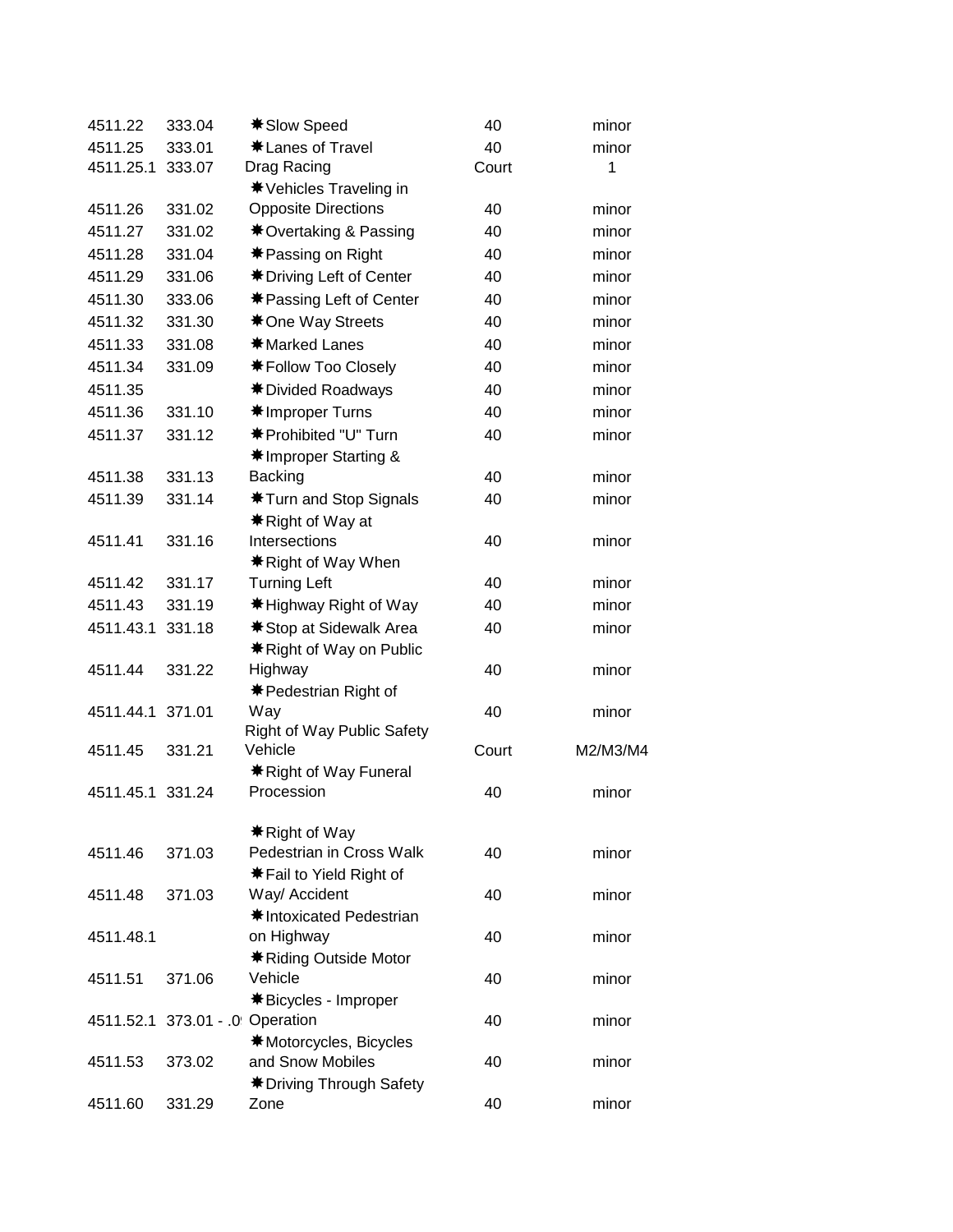|                  |        | <b>Duties at Railroad Grade</b>                                      |       |          |
|------------------|--------|----------------------------------------------------------------------|-------|----------|
| 4511.62          | 331.39 | Crossing                                                             | Court | 4        |
|                  |        | <b><math>*</math></b> Vehicles Required to                           |       |          |
|                  |        | Stop at Railroad Grade                                               |       |          |
| 4511.63          | 331.40 | Crossing                                                             | 40    | minor    |
|                  |        |                                                                      |       | minor    |
| 4511.66          | 351.12 | <b><math>*</math> Parking on Highway</b>                             | 40    |          |
| 4511.68          | 351.03 | <b><math>*</math> Parking Prohibitions</b><br>Parking in Handicapped | 40    | minor    |
| 4511.69 F 351.17 |        | Zone                                                                 | 250   | no class |
|                  |        |                                                                      |       |          |
| 4511.69          |        | Parking in Wrong Direction                                           | 40    | minor    |
|                  |        | <b><math>*</math> Obstructing View of</b>                            |       |          |
| 4511.70          |        | <b>Driver</b>                                                        | 40    | minor    |
|                  |        | <b><math>*</math> Driving on Closed</b>                              |       |          |
| 4511.71          | 331.26 | Highway                                                              | 40    | minor    |
| 4511.71          | 331.37 | <b><math>*</math> Driving upon Sidewalk</b>                          | 40    | minor    |
|                  |        | <b><math>*</math> Following Emergency</b>                            |       |          |
|                  | 331.27 | <b>Motor Vehicle</b>                                                 |       |          |
| 4511.72          |        |                                                                      | 40    | minor    |
| 4511.73          | 331.28 | <b><math>*</math> Driving Over Fire Hose</b>                         | 40    | minor    |
| 4511.75          | 331.38 | <b>Stopping for School Bus</b>                                       | Court | no class |
|                  |        |                                                                      |       |          |
|                  |        | Child Restraint, State                                               |       |          |
| 4511.81          |        | <b>Resident and Non-resident</b>                                     | 40    | minor    |
|                  |        |                                                                      |       |          |
|                  |        | <b>Child Restraint Resident</b>                                      |       |          |
|                  |        | and Non-resident 2 or More                                           |       |          |
| 4511.81          |        | Offenses Within 1 yr.                                                | Court | 4        |
| 4511.82          |        | <b>Littering Offenses</b>                                            | 40    | minor    |
|                  |        | 4513 TRAFFIC LAWS - EQUIPMENT; LOADS<br><b>Unsafe Motor Vehicle</b>  |       |          |
| 4513.02          | 337.01 |                                                                      | 40    | minor    |
| 4513.02.1        |        | <b>Bumpers on Motor Vehicle</b>                                      | 40    | minor    |
| 4513.04          | 337.03 | Headlights                                                           | 40    | minor    |
|                  |        | Tail Lights / Rear Tag                                               |       |          |
| 4513.05          | 337.04 | Lights                                                               | 40    | minor    |
|                  |        | Safety Lighting of                                                   |       |          |
| 4513.07          | 337.07 | <b>Commercial Vehicle</b>                                            | 40    | minor    |
| 4513.07.1        | 337.24 | Improper or NO Brake Lights                                          | 40    | minor    |
| 4513.09          | 337.08 | Flag or Red Light on Load                                            | 40    | minor    |
|                  |        | No Slow Moving Vehicle                                               |       |          |
| 4513.11          |        | Emblem                                                               | 40    | minor    |
| 4513.13          |        | Back-up Lights                                                       | 40    | minor    |
| 4513.15          | 337.17 | Fail to Dim Headlights                                               | 40    | minor    |
| 4513.20          | 337.18 | <b>Defective Brakes</b>                                              | 40    | minor    |
| 4513.21          | 337.19 | Horns, Warning Devices                                               | 40    | minor    |
|                  |        | Defective or Improper                                                |       |          |
| 4513.22          | 337.20 | Muffler                                                              | 40    | minor    |
| 4513.23          |        | <b>Rearview Mirrors</b>                                              |       | minor    |
|                  | 337.21 |                                                                      | 40    |          |
| 4513.24          | 337.22 | <b>Windshield Wipers</b>                                             | 40    | minor    |